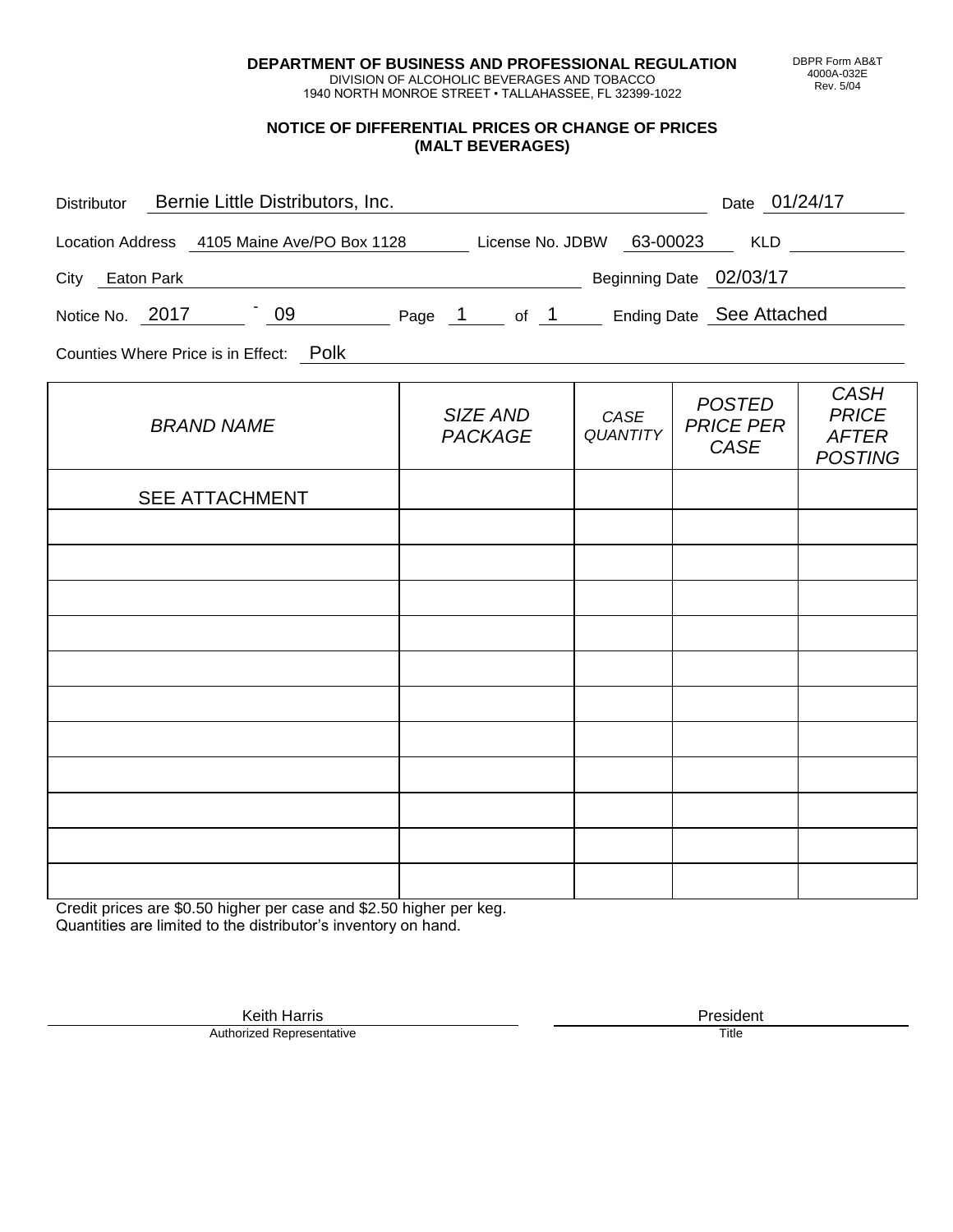## **Bernie Little Distributors, Inc. Price Promotions - 1st Quarter 2017 Updates from 2017-07 made in red Eaton Park - Polk County**

|                                                                           |                         |          |             | Posted  | Frontline |        |          |         |
|---------------------------------------------------------------------------|-------------------------|----------|-------------|---------|-----------|--------|----------|---------|
| <b>Brands</b>                                                             | Package                 | Start    | <b>Stop</b> | Price   | Price     | Qty    | Premise  | Comment |
| Bud, Bud Lt                                                               | 24/8oz Can              | 01/02/17 | 02/11/17    | \$11.40 | \$13.25   | $20+$  | Off      |         |
|                                                                           |                         |          |             |         |           |        |          |         |
| Bud & Bud Lt                                                              | 24/8oz Can 2/12         | 01/02/17 | 02/11/17    | \$13.10 | \$13.60   | $5-19$ | Off      |         |
| Bud & Bud Lt                                                              | 24/8oz Can 2/12         | 01/02/17 | 02/11/17    | \$12.20 | \$13.60   | $20+$  | Off      |         |
| Michelob Ultra                                                            | 24/8oz Can 2/12         | 01/02/17 | 02/11/17    | \$13.50 | \$14.45   | $5-19$ | Off      |         |
| Michelob Ultra                                                            | 24/8oz Can 2/12         | 01/02/17 | 02/11/17    | \$12.20 | \$14.45   | $20+$  | Off      |         |
|                                                                           |                         |          |             |         |           |        |          |         |
| Michelob Ultra                                                            | 24/8oz Can              | 01/02/17 | 02/11/17    | \$12.70 | \$14.35   | $5-19$ | Off      |         |
| Michelob Ultra                                                            | 24/8oz Can              | 01/02/17 | 02/11/17    | \$11.40 | \$14.35   | $20+$  | Off      |         |
| Brands & Packages above may be mixed and matched to achieve qty           |                         |          |             |         |           |        |          |         |
|                                                                           |                         |          |             |         |           |        |          |         |
| Bud, Bud Lt                                                               | 24/8oz Can              | 02/13/17 | 03/11/17    | \$11.40 | \$13.25   | $20+$  | Off      |         |
| Bud & Bud Lt                                                              | 24/8oz Can 2/12         | 02/13/17 | 03/11/17    | \$13.10 | \$13.60   | $5-9$  | Off      |         |
| Bud & Bud Lt                                                              | 24/8oz Can 2/12         | 02/13/17 | 03/11/17    | \$11.70 | \$13.60   | $10+$  | Off      |         |
|                                                                           |                         |          |             |         |           |        |          |         |
| Michelob Ultra                                                            | 24/8oz Can 2/12         | 02/13/17 | 03/11/17    | \$13.50 | \$14.45   | $5-9$  | Off      |         |
| Michelob Ultra                                                            | 24/8oz Can 2/12         | 02/13/17 | 03/11/17    | \$11.70 | \$14.45   | $10+$  | Off      |         |
|                                                                           |                         |          |             |         |           |        |          |         |
| Michelob Ultra                                                            | 24/8oz Can              | 02/13/17 | 03/11/17    | \$12.70 | \$14.35   | $5-19$ | Off      |         |
| Michelob Ultra                                                            | 24/8oz Can              | 02/13/17 | 03/11/17    | \$11.40 | \$14.35   | $20+$  | Off      |         |
| Brands & Packages above may be mixed and matched to achieve qty           |                         |          |             |         |           |        |          |         |
|                                                                           |                         |          |             |         |           |        |          |         |
| Bud, Bud Lt                                                               | 24/8oz Can              | 03/13/17 | 04/01/17    | \$11.40 | \$13.25   | $20+$  | Off      |         |
| Bud & Bud Lt                                                              | 24/8oz Can 2/12         | 03/13/17 | 04/01/17    | \$13.10 | \$13.60   | $5-19$ | Off      |         |
| Bud & Bud Lt                                                              | 24/8oz Can 2/12         | 03/13/17 | 04/01/17    | \$12.20 | \$13.60   | $20+$  | Off      |         |
|                                                                           |                         |          |             |         |           |        |          |         |
| Michelob Ultra                                                            | 24/8oz Can 2/12         | 03/13/17 | 04/01/17    | \$13.50 | \$14.45   | $5-19$ | Off      |         |
| Michelob Ultra                                                            | 24/8oz Can 2/12         | 03/13/17 | 04/01/17    | \$12.20 | \$14.45   | $20+$  | Off      |         |
|                                                                           |                         |          |             |         |           |        |          |         |
| Michelob Ultra                                                            | 24/8oz Can              | 03/13/17 | 04/01/17    | \$12.70 | \$14.35   | $5-19$ | Off      |         |
| Michelob Ultra                                                            | 24/8oz Can              | 03/13/17 | 04/01/17    | \$11.40 | \$14.35   | $20+$  | Off      |         |
| Brands & Packages above may be mixed and matched to achieve qty           |                         |          |             |         |           |        |          |         |
| Bud, Bud Lt, Select, Select 55                                            | 24/12oz Can/LNR 4/6     | 01/02/17 | 01/14/17    | \$21.60 | \$23.80   | $10+$  | Off      |         |
|                                                                           |                         |          |             |         |           |        |          |         |
|                                                                           |                         |          |             |         |           |        |          |         |
| Mich, Mich Lt, AmberBock, Ultra, Ultra Lime, Ultra Amber 24/12oz LNNR 4/6 |                         | 01/02/17 | 01/14/17    | \$21.60 | \$24.55   | $10+$  | Off      |         |
| Brands & Packages above may be mixed and matched to achieve qty           |                         |          |             |         |           |        |          |         |
| Bud, Bud Lt, Select, Select 55                                            | 24/12oz Can/LNR 4/6     | 01/16/17 | 04/01/17    | \$21.60 | \$23.80   | $10+$  | Off      |         |
|                                                                           | 24/12oz LNNR 4/6        | 01/16/17 | 04/01/17    |         | \$24.55   | $10+$  | Off      |         |
| Mich, Mich Lt, AmberBock                                                  |                         |          |             | \$21.60 |           |        |          |         |
| LandShark                                                                 | 24/12oz LNNR 4/6        | 01/16/17 | 04/01/17    | \$21.60 | \$24.55   | 10-111 | Off      |         |
| LandShark                                                                 | 24/12oz LNNR 4/6        | 01/16/17 | 04/01/17    | \$20.25 | \$24.55   | $112+$ | Off      |         |
| Brands & Packages above may be mixed and matched to achieve qty           |                         |          |             |         |           |        |          |         |
|                                                                           |                         |          |             |         |           |        |          |         |
| Bud, Bud Lt                                                               |                         | 01/02/17 | 04/01/17    | \$22.65 | \$25.65   | $5+$   | On & Off |         |
| Brands & Packages above may be mixed and matched to achieve qty           | 24/16oz Can 6/4         |          |             |         |           |        |          |         |
|                                                                           |                         |          |             |         |           |        |          |         |
| Bud, Bud Lt                                                               | 24/16oz Can             |          | 04/01/17    |         |           | $30+$  | Off      |         |
| Brands & Packages above may be mixed and matched to achieve qty           |                         | 01/02/17 |             | \$20.90 | \$27.60   |        |          |         |
|                                                                           |                         |          |             |         |           |        |          |         |
| Bud, Bud Lt, Select & Select 55                                           | 18pk/12oz Can & LNNR    | 01/02/17 | 04/01/17    | \$14.80 | \$16.90   | $20+$  | Off      |         |
| Brands & Packages above may be mixed and matched to achieve qty           |                         |          |             |         |           |        |          |         |
|                                                                           |                         |          |             |         |           |        |          |         |
| Bud, Bud Lt, Select & Select 55                                           | 24/12oz LNNR 2/12       | 01/02/17 | 04/01/17    | \$21.55 | \$22.50   | $10+$  | On       |         |
| Brands & Packages above may be mixed and matched to achieve qty           |                         |          |             |         |           |        |          |         |
|                                                                           |                         |          |             |         |           |        |          |         |
| Bud, Bud Lt, Select & Select 55                                           | 24/12oz Can & LNNR 2/12 | 01/02/17 | 01/25/17    | \$21.55 | \$22.50   | $10+$  | Off      |         |
| Brands & Packages above may be mixed and matched to achieve aty           |                         |          |             |         |           |        |          |         |
|                                                                           |                         |          |             |         |           |        |          |         |
| Bud, Bud Lt, Select & Select 55                                           | 24/12oz Can & LNNR 2/12 | 01/26/17 | 02/04/17    | \$21.55 | \$22.50   | 10-49  | Off      |         |
| Bud, Bud Lt, Select & Select 55                                           | 24/12oz Can & LNNR 2/12 | 01/26/17 | 02/04/17    | \$17.80 | \$22.50   | $50+$  | Off      |         |
|                                                                           |                         |          |             |         |           |        |          |         |
| BL Lime, Platinum & Bud Black Crown                                       | 24/12oz Can & LNNR 2/12 | 01/26/17 | 02/04/17    | \$23.15 | \$24.10   | $1-49$ | Off      |         |
| BL Lime, Platinum & Bud Black Crown                                       | 24/12oz Can & LNNR 2/12 | 01/26/17 | 02/04/17    | \$17.80 | \$24.10   | $50+$  | Off      |         |
| Brands & Packages above may be mixed and matched to achieve qty           |                         |          |             |         |           |        |          |         |
|                                                                           |                         |          |             |         |           |        |          |         |
| Bud, Bud Lt, Select & Select 55                                           | 24/12oz Can & LNNR 2/12 | 02/06/17 | 04/01/17    | \$21.55 | \$22.50   | $10+$  | Off      |         |
| Brands & Packages above may be mixed and matched to achieve qty           |                         |          |             |         |           |        |          |         |
|                                                                           |                         |          |             |         |           |        |          |         |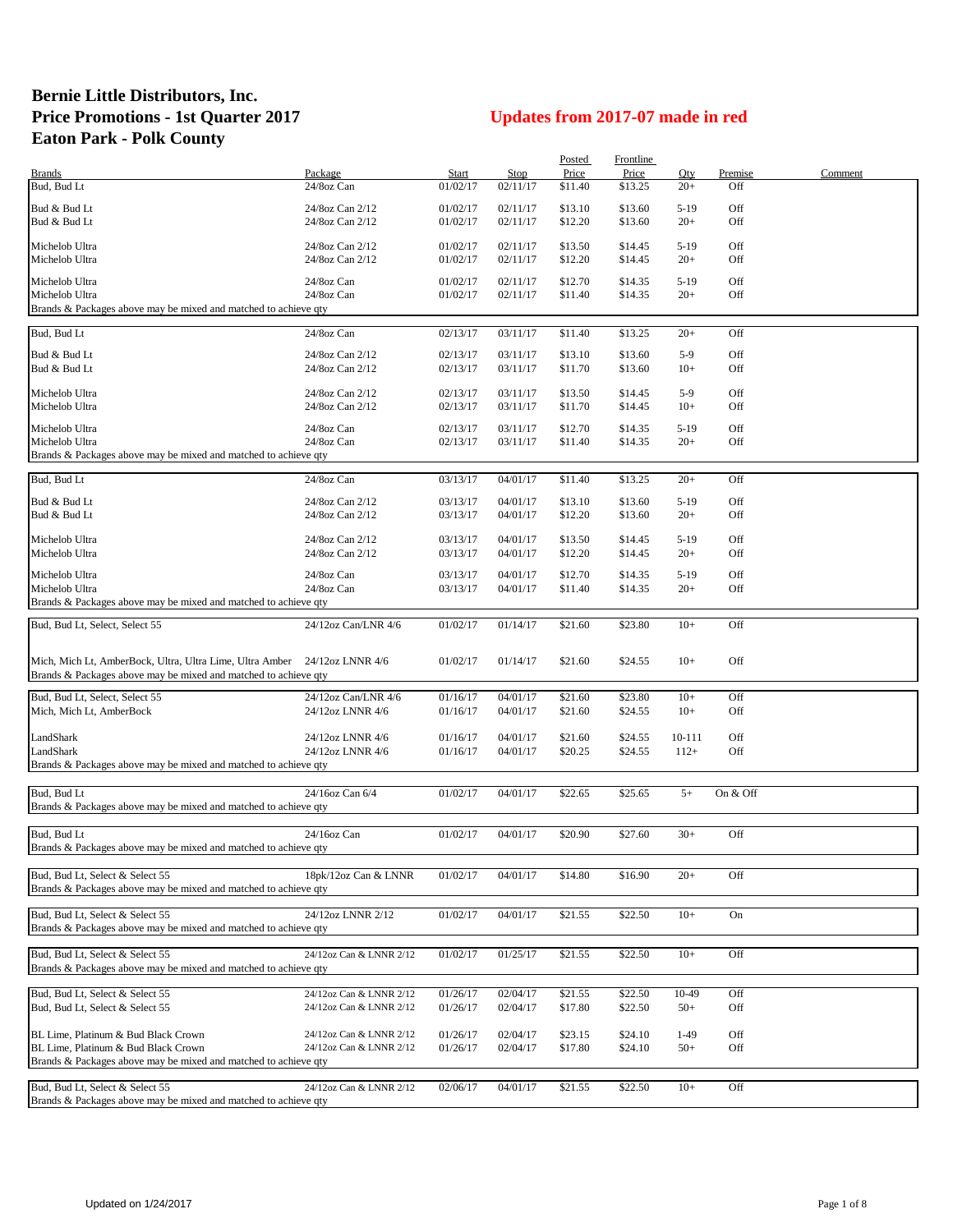|                                                                 |                        |          |             | Posted  | <b>Frontline</b> |           |         |         |
|-----------------------------------------------------------------|------------------------|----------|-------------|---------|------------------|-----------|---------|---------|
| <b>Brands</b>                                                   | Package                | Start    | <b>Stop</b> | Price   | Price            | Qty       | Premise | Comment |
| Bud, Bud Lt, Select & Select 55                                 | 24/12oz Can            | 01/02/17 | 04/01/17    | \$20.75 | \$22.60          | 10-44     | Off     |         |
| Bud, Bud Lt, Select & Select 55                                 | $24/12$ oz Can         | 01/02/17 | 04/01/17    | \$19.75 | \$22.60          | $45+$     | Off     |         |
|                                                                 |                        |          |             |         |                  |           |         |         |
|                                                                 |                        |          |             |         |                  |           |         |         |
| Bud, Bud Lt,                                                    | 24/12oz LNNR           | 01/02/17 | 04/01/17    | \$20.75 | \$22.60          | 10-44     | Off     |         |
| Bud, Bud Lt,                                                    | 24/12oz LNNR           | 01/02/17 | 04/01/17    | \$19.75 | \$22.60          | $45+$     | Off     |         |
|                                                                 |                        |          |             |         |                  |           |         |         |
| <b>Bud Light Lime</b>                                           | 24/12oz LNNR/Can       | 01/02/17 | 04/01/17    | \$22.20 | \$24.10          | 10-44     | Off     |         |
| <b>Bud Light Lime</b>                                           | 24/12oz LNNR/Can       | 01/02/17 | 04/01/17    | \$19.75 | \$24.10          | $45+$     | Off     |         |
|                                                                 |                        |          |             |         |                  |           |         |         |
|                                                                 |                        |          |             |         |                  |           |         |         |
| Michelob Ultra                                                  | 24/12oz Can & LNNR     | 01/02/17 | 04/01/17    | \$22.20 | \$24.10          | 10-44     | Off     |         |
| Michelob Ultra                                                  | 24/12oz Can & LNNR     | 01/02/17 | 04/01/17    | \$20.70 | \$24.10          | $45+$     | Off     |         |
| Brands & Packages above may be mixed and matched to achieve qty |                        |          |             |         |                  |           |         |         |
|                                                                 |                        |          |             |         |                  |           |         |         |
| Bud, Bud Lt                                                     | 3/8/16oz Can           | 01/02/17 | 01/28/17    | \$19.45 | \$25.20          | $25+$     | Off     |         |
|                                                                 |                        |          |             |         |                  |           |         |         |
| Michelob Ultra                                                  | 3/8/16oz Can           | 01/02/17 | 01/28/17    | \$19.45 | \$27.10          | $25+$     | Off     |         |
| Brands & Packages above may be mixed and matched to achieve qty |                        |          |             |         |                  |           |         |         |
|                                                                 |                        |          |             |         |                  |           |         |         |
| Bud, Bud Lt                                                     | 24/16oz CALNR          | 01/02/17 | 04/01/17    | \$24.85 | \$28.50          | $98+$     | Off     |         |
| Brands & Packages above may be mixed and matched to achieve qty |                        |          |             |         |                  |           |         |         |
|                                                                 |                        |          |             |         |                  |           |         |         |
| Bud, Bud Lt                                                     | 20/16oz CALNR          | 01/02/17 | 02/04/17    | \$17.95 | \$23.00          | 33-131    | Off     |         |
|                                                                 |                        |          |             |         |                  |           |         |         |
| Bud, Bud Lt                                                     | 20/16oz CALNR          | 01/02/17 | 02/04/17    | \$17.45 | \$23.00          | $132+$    | Off     |         |
|                                                                 |                        |          |             |         |                  |           |         |         |
| Bud, Bud Lt                                                     | 20/16oz CALNR          | 02/06/17 | 04/01/17    | \$19.75 | \$23.00          | $1 - 32$  | Off     |         |
| Bud, Bud Lt                                                     | 20/16oz CALNR          | 02/06/17 | 04/01/17    | \$17.95 | \$23.00          | $33+$     | Off     |         |
| Brands & Packages above may be mixed and matched to achieve qty |                        |          |             |         |                  |           |         |         |
|                                                                 |                        |          |             |         |                  |           |         |         |
|                                                                 |                        |          |             |         |                  |           |         |         |
| Bud, Bud Lt                                                     | 15/16oz ALNR/CALNR     | 01/02/17 | 04/01/17    | \$13.90 | \$17.25          | $15+$     | Off     |         |
| Brands & Packages above may be mixed and matched to achieve qty |                        |          |             |         |                  |           |         |         |
|                                                                 |                        |          |             |         |                  |           |         |         |
| Bud, Bud Lt                                                     | 15/16oz ALNR/CALNR     | 01/02/17 | 04/01/17    | \$13.80 | \$17.25          | $50+$     | On      |         |
| Brands & Packages above may be mixed and matched to achieve qty |                        |          |             |         |                  |           |         |         |
|                                                                 |                        |          |             |         |                  |           |         |         |
| Bud, Bud Light                                                  | 20/16oz CALNR          | 01/02/17 | 04/01/17    | \$18.85 | \$23.00          | $1 - 143$ | On      |         |
| Bud, Bud Light                                                  | 20/16oz CALNR          | 01/02/17 | 04/01/17    | \$17.20 | \$23.00          | $144+$    | On      |         |
|                                                                 |                        |          |             |         |                  |           |         |         |
|                                                                 |                        |          |             |         |                  |           |         |         |
| Bud, Bud Light, Select                                          | 24/16oz ALNR/CALNR     | 01/02/17 | 04/01/17    | \$23.00 | \$28.50          | $1-49$    | On      |         |
| Bud, Bud Light, Select                                          | 24/16oz ALNR/CALNR     | 01/02/17 | 04/01/17    | \$22.75 | \$28.50          | 50-143    | On      |         |
| Bud, Bud Light, Select                                          | 24/16oz ALNR/CALNR     | 01/02/17 | 04/01/17    | \$21.55 | \$28.50          | $144+$    | On      |         |
|                                                                 |                        |          |             |         |                  |           |         |         |
| <b>Bud Light Lime</b>                                           | 24/16oz ALNR 4/6       | 01/02/17 | 04/01/17    | \$27.65 | \$31.20          | $50+$     | On      |         |
| Michelob Ultra                                                  |                        | 01/02/17 |             |         |                  | $50+$     |         |         |
|                                                                 | 24/16oz ALNR           |          | 04/01/17    | \$27.65 | \$31.20          |           | On      |         |
| Michelob Ultra                                                  | 24/16oz CALNR          | 01/02/17 | 04/01/17    | \$35.85 | \$37.25          | 5-49      | On      |         |
| Michelob Ultra                                                  | 24/16oz CALNR          | 01/02/17 | 04/01/17    | \$33.70 | \$37.25          | $50+$     | On      |         |
| Brands & Packages above may be mixed and matched to achieve qty |                        |          |             |         |                  |           |         |         |
|                                                                 |                        |          |             |         |                  |           |         |         |
| Oculto                                                          | 24/12oz LNNR 2/12      | 01/02/17 | 04/01/17    | \$26.65 | \$29.90          | $20+$     | Off     |         |
|                                                                 |                        |          |             |         |                  |           |         |         |
| <b>BLL Mix a Rita</b>                                           | 18/8oz Can Loose       | 01/02/17 | 04/01/17    | \$16.55 | \$18.05          | $5+$      | Off     |         |
|                                                                 |                        |          |             |         |                  |           |         |         |
|                                                                 |                        |          |             |         |                  |           |         |         |
| <b>BLL Mix a Rita</b>                                           | 24/8oz Can Loose       | 01/02/17 | 04/01/17    | \$22.05 | \$24.10          | $5 - 62$  | Off     |         |
| <b>BLL Mix a Rita</b>                                           | 24/8oz Can Loose       | 01/02/17 | 04/01/17    | \$21.05 | \$24.10          | $63+$     | Off     |         |
|                                                                 |                        |          |             |         |                  |           |         |         |
| BL Lime, Platinum, Black Crown, Mich Lt & Ultra                 | 18/12oz LNNR/Cans      | 01/02/17 | 04/01/17    | \$16.95 | \$18.45          | $5 - 59$  | Off     |         |
| BL Lime, Platinum, Black Crown, Mich Lt & Ultra                 | 18/12oz LNNR/Cans      | 01/02/17 | 04/01/17    | \$15.85 | \$18.45          | $60+$     | Off     |         |
| Brands & Packages above may be mixed and matched to achieve qty |                        |          |             |         |                  |           |         |         |
|                                                                 |                        |          |             |         |                  |           |         |         |
|                                                                 |                        |          |             |         |                  |           |         |         |
| Michelob Ultra                                                  | 24/16oz CALNR          | 01/02/17 | 04/01/17    | \$35.85 | \$37.25          | $5+$      | Off     |         |
|                                                                 |                        |          |             |         |                  |           |         |         |
| Mich, Mic Lt, Ultra, Ultra Amber, Amberbock & Ultra Lime        |                        |          |             |         |                  |           |         |         |
| Cactus                                                          | 24/12oz Can/LNNR 2/12  | 01/02/17 | 04/01/17    | \$23.90 | \$24.85          | $5+$      | Off     |         |
| Michelob Ultra                                                  | 24/16oz CALNR 3/8      | 01/02/17 | 04/01/17    | \$35.85 | \$37.25          | $5+$      | Off     |         |
| Brands & Packages above may be mixed and matched to achieve qty |                        |          |             |         |                  |           |         |         |
|                                                                 |                        |          |             |         |                  |           |         |         |
| BL Lime, Platinum, Black Crown & Landshark                      | 24/12oz LNNR 2/12      | 01/02/17 | 04/01/17    | \$20.45 | \$24.10          | $10+$     | On      |         |
| BL Lime, Platinum & Landshark                                   | 24/12oz Cans 2/12      | 01/02/17 | 04/01/17    | \$20.45 | \$24.10          | $10+$     | On      |         |
|                                                                 |                        |          |             |         |                  |           |         |         |
| Brands & Packages above may be mixed and matched to achieve qty |                        |          |             |         |                  |           |         |         |
| BL Lime, Platinum & Black Crown                                 | 24/12oz Cans/LNNR 2/12 | 01/02/17 | 01/25/17    | \$23.15 | \$24.10          | $1+$      | Off     |         |
|                                                                 |                        |          |             |         |                  |           |         |         |
|                                                                 |                        |          |             |         |                  |           |         |         |
| BLL Rita Family (Lime, Straw, Mango, Raz, Seasonal)             | 24/8oz Can 2/12        | 01/02/17 | 01/25/17    | \$23.15 | \$24.10          | $1 - 6$   | Off     |         |
| BLL Rita Family (Lime, Straw, Mango, Raz, Seasonal)             | 24/8oz Can 2/12        | 01/02/17 | 01/25/17    | \$21.30 | \$24.10          | $7+$      | Off     |         |
| Brands & Packages above may be mixed and matched to achieve qty |                        |          |             |         |                  |           |         |         |
|                                                                 |                        |          |             |         |                  |           |         |         |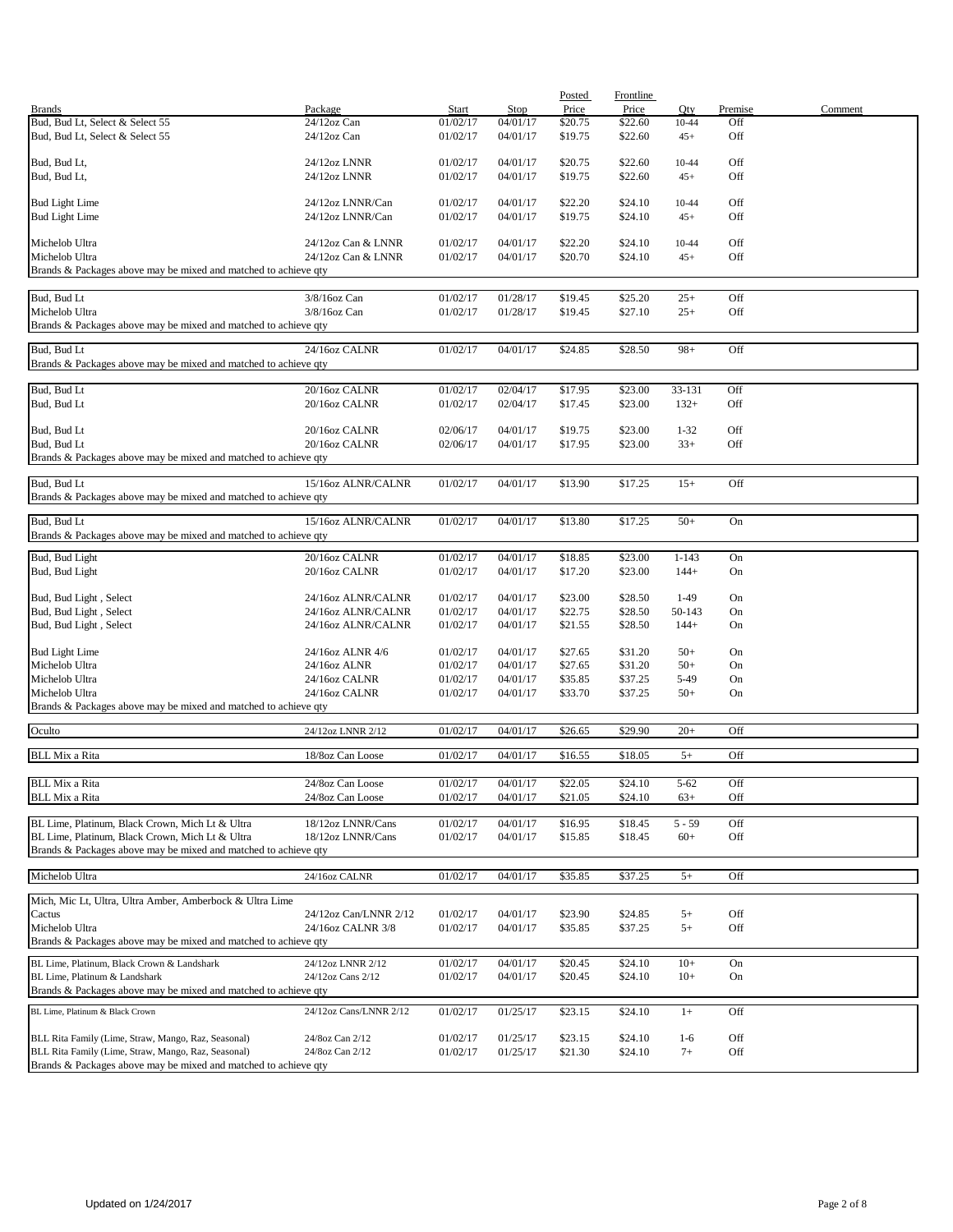|                                                                                           |                        |          |          | Posted  | Frontline |           |         |         |
|-------------------------------------------------------------------------------------------|------------------------|----------|----------|---------|-----------|-----------|---------|---------|
| <b>Brands</b>                                                                             | Package                | Start    | Stop     | Price   | Price     | Qty       | Premise | Comment |
| BLL Rita Family (Lime, Straw, Mango, Raz, Seasonal)                                       | 24/8oz Can 2/12        | 01/26/17 | 02/04/17 | \$23.15 | \$24.10   | $1 - 6$   | Off     |         |
| BLL Rita Family (Lime, Straw, Mango, Raz, Seasonal)                                       | 24/8oz Can 2/12        | 01/26/17 | 02/04/17 | \$21.30 | \$24.10   | $7+$      | Off     |         |
| Brands & Packages above may be mixed and matched to achieve qty                           |                        |          |          |         |           |           |         |         |
| BL Lime, Platinum & Black Crown                                                           | 24/12oz Cans/LNNR 2/12 | 02/06/17 | 04/01/17 | \$23.15 | \$24.10   | $1+$      | Off     |         |
|                                                                                           |                        |          |          |         |           |           |         |         |
| BLL Rita Family (Lime, Straw, Mango, Raz, Seasonal)                                       | 24/8oz Can 2/12        | 02/06/17 | 04/01/17 | \$23.15 | \$24.10   | $1-6$     | Off     |         |
| BLL Rita Family (Lime, Straw, Mango, Raz, Seasonal)                                       | 24/8oz Can 2/12        | 02/06/17 | 04/01/17 | \$21.30 | \$24.10   | $7+$      | Off     |         |
| Brands & Packages above may be mixed and matched to achieve qty                           |                        |          |          |         |           |           |         |         |
| Busch, Busch Lt, Nat Lt, Nat Ice & Rolling Rock                                           | 24/12oz Can S/C        | 01/02/17 | 01/14/17 | \$15.35 | \$17.00   | $15+$     | Off     |         |
| Brands & Packages above may be mixed and matched to achieve qty                           |                        |          |          |         |           |           |         |         |
|                                                                                           |                        |          |          |         |           |           |         |         |
| <b>Natty Daddy</b>                                                                        | 24/12oz Can S/C        | 01/02/17 | 01/14/17 | \$14.35 | \$16.10   | $5+$      | Off     |         |
|                                                                                           |                        |          |          |         |           |           |         |         |
| Busch, Busch Lt, Nat Lt, Nat Ice & Rolling Rock                                           | 24/12oz Can S/C        | 01/16/17 | 04/29/17 | \$15.35 | \$17.00   | 15-76     | Off     |         |
| Busch, Busch Lt, Nat Lt, Nat Ice & Rolling Rock                                           | $24/12$ oz Can S/C     | 01/16/17 | 04/29/17 | \$13.80 | \$17.00   | $77+$     | Off     |         |
|                                                                                           |                        |          |          |         |           |           |         |         |
| <b>Natty Daddy</b>                                                                        | $24/12$ oz Can S/C     | 01/16/17 | 04/29/17 | \$14.35 | \$16.10   | 5-76      | Off     |         |
| Natty Daddy                                                                               | 24/12oz Can S/C        | 01/16/17 | 04/29/17 | \$13.80 | \$16.10   | $77+$     | Off     |         |
| Brands & Packages above may be mixed and matched to achieve qty                           |                        |          |          |         |           |           |         |         |
| Busch, Busch Lt, Nat Lt, Nat Ice, Bud Ice, Rolling Rock &                                 |                        |          |          |         |           |           |         |         |
| <b>Busch Ice</b>                                                                          | 18/12oz Cans/LNNR      | 01/02/17 | 04/01/17 | \$9.35  | \$12.40   | $40+$     | Off     |         |
| Brands & Packages above may be mixed and matched to achieve qty                           |                        |          |          |         |           |           |         |         |
|                                                                                           |                        |          |          |         |           |           |         |         |
| King Cobra & High Gravity                                                                 | 24/16oz Can 6/4        | 01/02/17 | 04/01/17 | \$17.75 | \$19.55   | $5+$      | Off     |         |
| Brands & Packages above may be mixed and matched to achieve qty                           |                        |          |          |         |           |           |         |         |
|                                                                                           |                        |          |          |         |           |           |         |         |
| Shock Top & Shock Top Sampler                                                             | 24/12oz LNNR           | 01/02/17 | 04/01/17 | \$19.70 | \$27.75   | $56+$     | Off     |         |
| Brands & Packages above may be mixed and matched to achieve qty                           |                        |          |          |         |           |           |         |         |
| Shock Top & Shock Top Lemon                                                               | $15/12$ oz Can         | 01/02/17 | 04/01/17 | \$13.65 | \$15.25   | $50+$     | Off     |         |
| Brands & Packages above may be mixed and matched to achieve qty                           |                        |          |          |         |           |           |         |         |
|                                                                                           |                        |          |          |         |           |           |         |         |
| Shock Top & Shock Top Lemon                                                               | 30/12oz Can 2/15       | 01/02/17 | 04/01/17 | \$25.70 | \$28.90   | $25+$     | Off     |         |
| Brands & Packages above may be mixed and matched to achieve qty                           |                        |          |          |         |           |           |         |         |
| Shock Top, Apple Wheat, Lemon, Pumpkin, Rasp, IPA, Winter Combo,                          |                        |          |          |         |           |           |         |         |
| Choc, Pretzel, Ginger                                                                     | 24/12oz LNNR 4/6       | 01/02/17 | 03/04/17 | \$26.10 | \$27.75   | $20 - 55$ | Off     |         |
| Shock Top, Apple Wheat, Lemon, Pumpkin, Rasp, IPA, Winter Combo,                          |                        |          |          |         |           |           |         |         |
| Choc, Pretzel, Ginger                                                                     | 24/12oz LNNR 4/6       | 01/02/17 | 03/04/17 | \$25.10 | \$27.75   | 56-111    | Off     |         |
| Shock Top, Apple Wheat, Lemon, Pumpkin, Rasp, IPA, Winter Combo,<br>Choc, Pretzel, Ginger | 24/12oz LNNR 4/6       | 01/02/17 | 03/04/17 | \$24.10 | \$27.75   | $112+$    | Off     |         |
| Brands & Packages above may be mixed and matched to achieve qty                           |                        |          |          |         |           |           |         |         |
|                                                                                           |                        |          |          |         |           |           |         |         |
| Shock Top, Apple Wheat, Lemon, Pumpkin, Rasp, IPA, Winter Combo,                          |                        |          |          |         |           |           |         |         |
| Choc, Pretzel, Ginger                                                                     | 24/12oz LNNR 4/6       | 03/06/17 | 03/11/17 | \$19.20 | \$27.75   | $20+$     | Off     |         |
| Shock Top, Apple Wheat, Lemon, Pumpkin, Rasp, IPA, Winter Combo,                          |                        |          |          |         |           |           |         |         |
| Choc, Pretzel, Ginger                                                                     | 24/12oz LNNR 4/6       | 03/13/17 | 04/01/17 | \$26.10 | \$27.75   | $20 - 55$ | Off     |         |
| Shock Top, Apple Wheat, Lemon, Pumpkin, Rasp, IPA, Winter Combo,                          |                        |          |          |         |           |           |         |         |
| Choc, Pretzel, Ginger                                                                     | 24/12oz LNNR 4/6       | 03/13/17 | 04/01/17 | \$25.10 | \$27.75   | 56-111    | Off     |         |
| Shock Top, Apple Wheat, Lemon, Pumpkin, Rasp, IPA, Winter Combo,<br>Choc, Pretzel, Ginger | 24/12oz LNNR 4/6       | 03/13/17 | 04/01/17 | \$24.10 | \$27.75   | $112+$    | Off     |         |
| Brands & Packages above may be mixed and matched to achieve qty                           |                        |          |          |         |           |           |         |         |
|                                                                                           |                        |          |          |         |           |           |         |         |
| Wild Blue & Redbridge                                                                     | 24/12oz LNNR 4/6       | 01/02/17 | 04/01/17 | \$28.65 | \$29.35   | $28+$     | Off     |         |
| Brands & Packages above may be mixed and matched to achieve qty                           |                        |          |          |         |           |           |         |         |
| Kirin Ichiban & Kirin Light                                                               | 24/12oz LNNR 4/6       | 01/02/17 | 04/01/17 | \$23.50 | \$27.75   | $10+$     | Off     |         |
| Brands & Packages above may be mixed and matched to achieve qty                           |                        |          |          |         |           |           |         |         |
|                                                                                           |                        |          |          |         |           |           |         |         |
| Becks, Lt, Dark, Oktob, Sapphire, Becks NA & Bass                                         | 24/12oz LNNR 4/6       | 01/02/17 | 04/01/17 | \$22.05 | \$24.55   | 56-111    | Off     |         |
| Becks, Lt, Dark, Oktob, Sapphire, Becks NA & Bass                                         | 24/12oz LNNR 4/6       | 01/02/17 | 04/01/17 | \$19.80 | \$24.55   | $112+$    | Off     |         |
| Brands & Packages above may be mixed and matched to achieve qty                           |                        |          |          |         |           |           |         |         |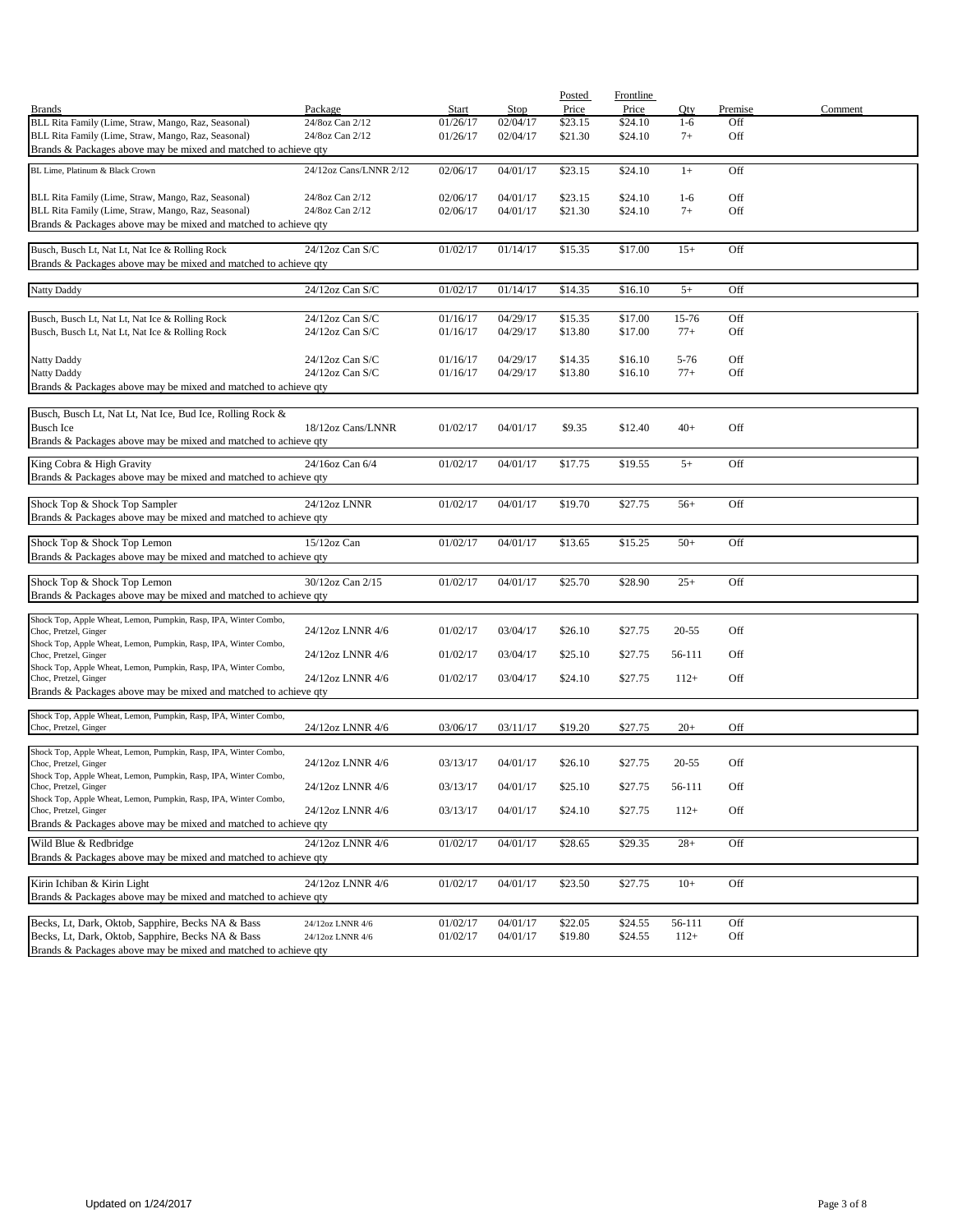|                                                                                 |                       |              |          | Posted  | Frontline |         |         |         |
|---------------------------------------------------------------------------------|-----------------------|--------------|----------|---------|-----------|---------|---------|---------|
| <b>Brands</b>                                                                   | Package               | <b>Start</b> | Stop     | Price   | Price     | Oty     | Premise | Comment |
| Becks, Light, Dark, Oktoberfest, Sapphire & Bass                                | 24/12oz LNNR/CAN 2/12 | 01/02/17     | 01/07/17 | \$20.35 | \$24.10   | 56-111  | Off     |         |
| Becks, Light, Dark, Oktoberfest, Sapphire & Bass                                | 24/12oz LNNR/CAN 2/12 | 01/02/17     | 01/07/17 | \$19.80 | \$24.10   | $112+$  | Off     |         |
| Becks, Light, Dark, Oktoberfest, Sapphire & Bass                                | 24/12oz LNNR/CAN 2/12 | 01/09/17     | 01/14/17 | \$19.20 | \$24.10   | $10+$   | Off     |         |
| Land Shark                                                                      | 24/12oz LNNR/CAN 2/12 | 01/09/17     | 01/14/17 | \$19.20 | \$24.10   | $10+$   | Off     |         |
| Becks, Light, Dark, Oktoberfest, Sapphire & Bass                                | 24/12oz LNNR/CAN 2/12 | 01/16/17     | 01/28/17 | \$20.35 | \$24.10   | 56-111  | Off     |         |
| Becks, Light, Dark, Oktoberfest, Sapphire & Bass                                | 24/12oz LNNR/CAN 2/12 | 01/16/17     | 01/28/17 | \$19.80 | \$24.10   | $112+$  | Off     |         |
| <b>Land Shark</b>                                                               | 24/12oz LNNR/CAN 2/12 | 01/16/17     | 01/28/17 | \$22.15 | \$24.10   | 56-111  | Off     |         |
| Land Shark                                                                      | 24/12oz LNNR/CAN 2/12 | 01/16/17     | 01/28/17 | \$20.35 | \$24.10   | $112+$  | Off     |         |
| Becks, Light, Dark, Oktoberfest, Sapphire & Bass                                | 24/12oz LNNR/CAN 2/12 | 01/30/17     | 02/04/17 | \$19.20 | \$24.10   | $10+$   | Off     |         |
| <b>Land Shark</b>                                                               | 24/12oz LNNR/CAN 2/12 | 01/30/17     | 02/04/17 | \$19.20 | \$24.10   | $10+$   | Off     |         |
| Becks, Light, Dark, Oktoberfest, Sapphire & Bass                                | 24/12oz LNNR/CAN 2/12 | 02/06/17     | 02/18/17 | \$20.35 | \$24.10   | 56-111  | Off     |         |
| Becks, Light, Dark, Oktoberfest, Sapphire & Bass                                | 24/12oz LNNR/CAN 2/12 | 02/06/17     | 02/18/17 | \$19.80 | \$24.10   | $112+$  | Off     |         |
| <b>Land Shark</b>                                                               | 24/12oz LNNR/CAN 2/12 | 02/06/17     | 02/18/17 | \$22.15 | \$24.10   | 56-111  | Off     |         |
| <b>Land Shark</b>                                                               | 24/12oz LNNR/CAN 2/12 | 02/06/17     | 02/18/17 | \$20.35 | \$24.10   | $112+$  | Off     |         |
| Becks, Light, Dark, Oktoberfest, Sapphire & Bass                                | 24/12oz LNNR/CAN 2/12 | 02/20/17     | 03/04/17 | \$20.35 | \$24.10   | 56-111  | Off     |         |
| Becks, Light, Dark, Oktoberfest, Sapphire & Bass                                | 24/12oz LNNR/CAN 2/12 | 02/20/17     | 03/04/17 | \$19.80 | \$24.10   | $112+$  | Off     |         |
| <b>Land Shark</b>                                                               | 24/12oz LNNR/CAN 2/12 | 02/20/17     | 03/04/17 | \$22.15 | \$24.10   | 56-111  | Off     |         |
| <b>Land Shark</b>                                                               | 24/12oz LNNR/CAN 2/12 | 02/20/17     | 03/04/17 | \$20.35 | \$24.10   | $112+$  | Off     |         |
| Becks, Light, Dark, Oktoberfest, Sapphire & Bass                                | 24/12oz LNNR/CAN 2/12 | 03/06/17     | 03/11/17 | \$19.20 | \$24.10   | $10+$   | Off     |         |
| <b>Land Shark</b>                                                               | 24/12oz LNNR/CAN 2/12 | 03/06/17     | 03/11/17 | \$19.20 | \$24.10   | $10+$   | Off     |         |
| Becks, Light, Dark, Oktoberfest, Sapphire & Bass                                | 24/12oz LNNR/CAN 2/12 | 03/13/17     | 04/15/17 | \$20.35 | \$24.10   | 56-111  | Off     |         |
| Becks, Light, Dark, Oktoberfest, Sapphire & Bass                                | 24/12oz LNNR/CAN 2/12 | 03/13/17     | 04/15/17 | \$19.80 | \$24.10   | $112+$  | Off     |         |
| <b>Land Shark</b>                                                               | 24/12oz LNNR/CAN 2/12 | 03/13/17     | 04/15/17 | \$22.15 | \$24.10   | 56-111  | Off     |         |
| <b>Land Shark</b>                                                               | 24/12oz LNNR/CAN 2/12 | 03/13/17     | 04/15/17 | \$20.35 | \$24.10   | $112+$  | Off     |         |
| Brands & Packages above may be mixed and matched to achieve qty                 |                       |              |          |         |           |         |         |         |
|                                                                                 |                       |              |          |         |           |         |         |         |
| Beck's, Sapphire, Black Crown, BL Lime, Platinum, Michelob<br>Ultra & Landshark | 24/16oz CAN 6/4       | 01/02/17     | 02/04/17 | \$25.75 | \$28.00   | $1 - 2$ | Off     |         |
| Beck's, Sapphire, Black Crown, BL Lime, Platinum, Michelob<br>Ultra & Landshark | 24/16oz CAN 6/4       | 01/02/17     | 02/04/17 | \$24.90 | \$28.00   | $3+$    | Off     |         |
|                                                                                 |                       |              |          |         |           |         |         |         |
| Shock Top, Apple, Lemon, Pumpkin, Shockolate & Twisted                          |                       |              |          |         |           |         |         |         |
| Pretzel                                                                         | 24/16oz CAN 6/4       | 01/02/17     | 02/04/17 | \$29.80 | \$33.50   | $1 - 2$ | Off     |         |
| Shock Top, Apple, Lemon, Pumpkin, Shockolate & Twisted<br>Pretzel               | 24/16oz CAN 6/4       | 01/02/17     | 02/04/17 | \$24.90 | \$33.50   | $3+$    | Off     |         |
| Johnny Appleseed, Goose 312, IPA, Green Line & Four Star                        |                       |              |          |         |           |         |         |         |
| Pilsner                                                                         | 24/16oz CAN 6/4       | 01/02/17     | 02/04/17 | \$29.80 | \$31.95   | $1 - 2$ | Off     |         |
| Johnny Appleseed, Goose 312, IPA, Green Line & Four Star                        |                       |              |          |         |           |         |         |         |
| Pilsner                                                                         | 24/16oz CAN 6/4       | 01/02/17     | 02/04/17 | \$24.90 | \$31.95   | $3+$    | Off     |         |

Bud Chelada, Bud Lt Chelada 24/16oz Can 6/4 01/02/17 02/04/17 \$29.80 \$33.50 1+ Off Lime a Rita & Straw ber Rita Splash 24/16oz CAN 4/6 01/02/17 02/04/17 \$29.80 \$37.50 1+ Off BD Root Beer & Cherry Cola 24/16oz CAN 4/6 01/02/17 02/04/17 \$29.80 \$37.50 1+ Off BL Lime Rita Family & Oculto 24/16oz CAN 6/4 01/02/17 02/04/17 \$29.80 \$37.50 1+ Off

Brands & Packages above may be mixed and matched to achieve qty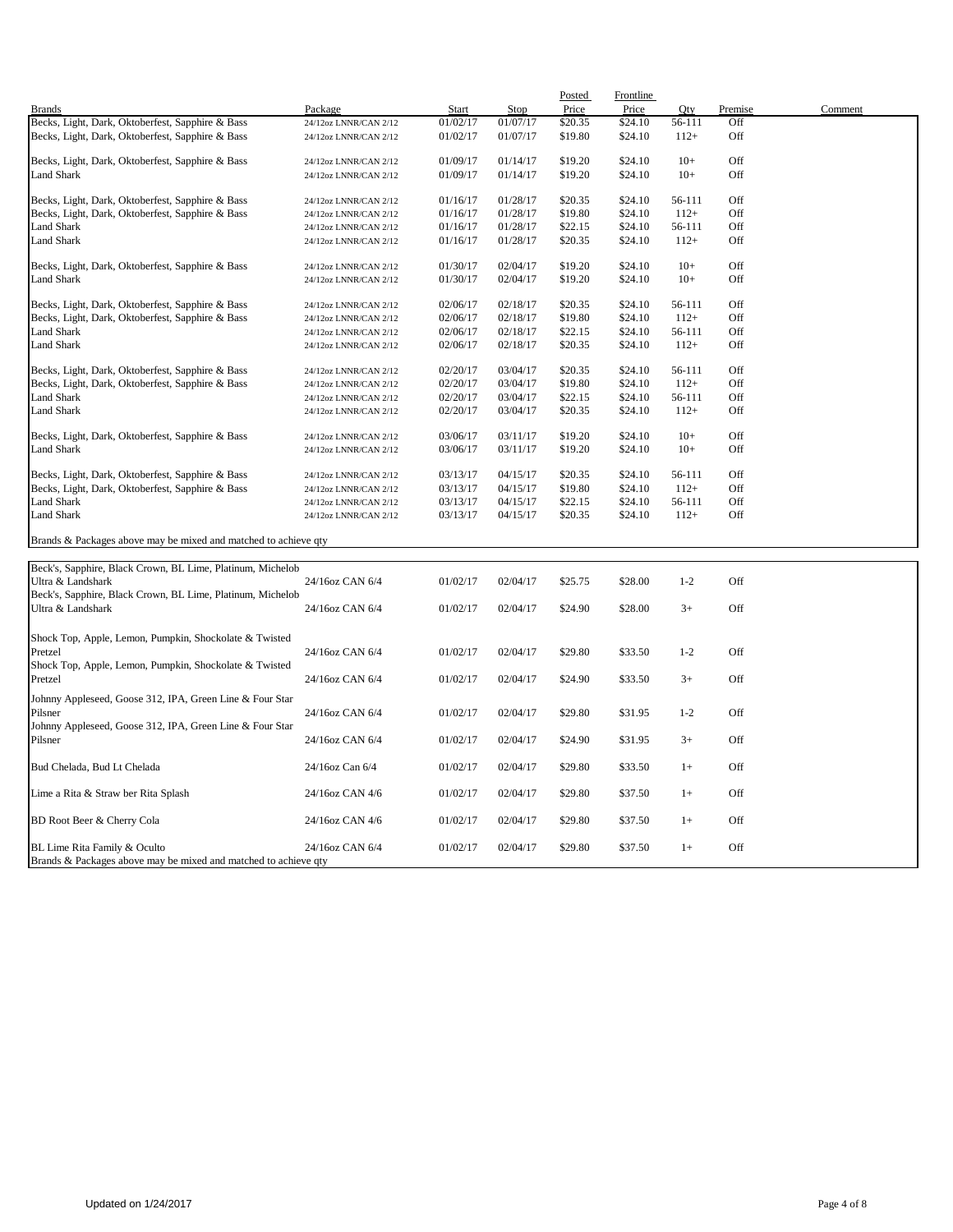|                                                                                                                                                  | Package              | Start    | Stop     | Posted<br>Price | <b>Frontline</b><br>Price | Qty       | Premise | Comment                  |
|--------------------------------------------------------------------------------------------------------------------------------------------------|----------------------|----------|----------|-----------------|---------------------------|-----------|---------|--------------------------|
| <b>Brands</b><br>Beck's, Sapphire, Black Crown, BL Lime, Platinum, Michelob                                                                      |                      |          |          |                 |                           |           |         |                          |
| Ultra & Landshark<br>Beck's, Sapphire, Black Crown, BL Lime, Platinum, Michelob                                                                  | 24/16oz CAN 6/4      | 02/06/17 | 04/01/17 | \$25.75         | \$28.00                   | $1 - 2$   | Off     |                          |
| Ultra & Landshark                                                                                                                                | 24/16oz CAN 6/4      | 02/06/17 | 04/01/17 | \$24.90         | \$28.00                   | $3+$      | Off     |                          |
| Shock Top, Apple, Lemon, Pumpkin, Shockolate & Twisted<br>Pretzel                                                                                | 24/16oz CAN 6/4      | 02/06/17 | 04/01/17 | \$29.80         | \$33.50                   | $1 - 2$   | Off     |                          |
| Shock Top, Apple, Lemon, Pumpkin, Shockolate & Twisted                                                                                           |                      |          |          |                 |                           |           |         |                          |
| Pretzel<br>Johnny Appleseed, Goose 312, IPA, Green Line & Four Star                                                                              | 24/16oz CAN 6/4      | 02/06/17 | 04/01/17 | \$24.90         | \$33.50                   | $3+$      | Off     |                          |
| Pilsner                                                                                                                                          | 24/16oz CAN 6/4      | 02/06/17 | 04/01/17 | \$29.80         | \$31.95                   | $1 - 2$   | Off     |                          |
| Johnny Appleseed, Goose 312, IPA, Green Line & Four Star<br>Pilsner                                                                              | 24/16oz CAN 6/4      | 02/06/17 | 04/01/17 | \$24.90         | \$31.95                   | $3+$      | Off     |                          |
| Bud Chelada, Bud Lt Chelada                                                                                                                      | 24/16oz Can 6/4      | 02/06/17 | 04/01/17 | \$29.80         | \$33.50                   | $1+$      | Off     |                          |
| Lime a Rita & Straw ber Rita Splash                                                                                                              | 24/16oz CAN 4/6      | 02/06/17 | 04/01/17 | \$29.80         | \$37.50                   | $1+$      | Off     |                          |
| BL Lime Rita Family & Oculto                                                                                                                     | 24/16oz CAN 6/4      | 02/06/17 | 04/01/17 | \$29.80         | \$37.50                   | $1+$      | Off     |                          |
| Brands & Packages above may be mixed and matched to achieve qty                                                                                  | 24/16oz CAN 6/4      |          |          |                 |                           |           |         |                          |
| <b>Boddington's Pub</b><br>BP Blueberry, Oktoberfest, Pumpkin, Summer, Winter, Spring, Toasted                                                   |                      | 01/02/17 | 04/01/17 | \$39.15         | \$41.75                   | $72+$     | Off     |                          |
| Lager, Hoptical Illusion & Mosaic Session IPA<br>BP Blueberry, Oktoberfest, Pumpkin, Summer, Winter, Spring, Toasted                             | 24/12oz LNNR 4/6     | 01/02/17 | 01/28/17 | \$27.70         | \$30.90                   | $25 - 55$ | Off     |                          |
| Lager, Hoptical Illusion & Mosaic Session IPA                                                                                                    | 24/12oz LNNR 4/6     | 01/02/17 | 01/28/17 | \$26.70         | \$30.90                   | $56+$     | Off     |                          |
| Goose 312, 312 Pale Ale, Honkers, IPA, Winter, Summer, Harvest Ale,<br>Sixth Day, Endless IPA, Rambler IPA, Oktob, Preseason, 10 Hills Pale Ale, |                      |          |          |                 |                           |           |         |                          |
| Four Star, Green Line & Appleseed<br>Goose 312, 312 Pale Ale, Honkers, IPA, Winter, Summer, Harvest Ale,                                         | 24/12oz LNNR/Can 4/6 | 01/02/17 | 01/28/17 | \$27.70         | \$30.90                   | $25 - 55$ | Off     |                          |
| Sixth Day, Endless IPA, Rambler IPA, Oktob, Preseason, 10 Hills Pale Ale,<br>Four Star, Green Line & Appleseed                                   | 24/12oz LNNR/Can 4/6 | 01/02/17 | 01/28/17 | \$26.70         | \$30.90                   | $56+$     | Off     |                          |
| Brands & Packages above may be mixed and matched to achieve qty                                                                                  |                      |          |          |                 |                           |           |         |                          |
| BP Blueberry, Oktoberfest, Pumpkin, Summer, Winter, Spring, Toasted<br>Lager, Hoptical Illusion & Mosaic Session IPA                             | 24/12oz LNNR 4/6     | 01/30/17 | 02/04/17 | \$19.20         | \$30.90                   | $10+$     | Off     |                          |
| Goose 312, 312 Pale Ale, Honkers, IPA, Winter, Summer, Harvest Ale,<br>Sixth Day, Endless IPA, Rambler IPA, Oktob, Preseason, 10 Hills Pale Ale, |                      |          |          |                 |                           |           |         | <b>Stop Date Change</b>  |
| Four Star, Green Line & Appleseed<br>Goose 312, 312 Pale Ale, Honkers, IPA, Winter, Summer, Harvest Ale,                                         | 24/12oz LNNR/Can 4/6 | 01/30/17 | 02/04/17 | \$27.70         | \$30.90                   | $25 - 55$ | Off     |                          |
| Sixth Day, Endless IPA, Rambler IPA, Oktob, Preseason, 10 Hills Pale Ale,<br>Four Star, Green Line & Appleseed                                   | 24/12oz LNNR/Can 4/6 | 01/30/17 | 02/04/17 | \$26.70         | \$30.90                   | $56+$     | Off     |                          |
| Brands & Packages above may be mixed and matched to achieve qty                                                                                  |                      |          |          |                 |                           |           |         |                          |
| BP Blueberry, Oktoberfest, Pumpkin, Summer, Winter, Spring, Toasted<br>Lager, Hoptical Illusion & Mosaic Session IPA                             | 24/12oz LNNR 4/6     | 02/06/17 | 03/11/17 | \$27.70         | \$30.90                   | 25-55     | Off     |                          |
| BP Blueberry, Oktoberfest, Pumpkin, Summer, Winter, Spring, Toasted<br>Lager, Hoptical Illusion & Mosaic Session IPA                             | 24/12oz LNNR 4/6     | 02/06/17 | 03/11/17 | \$26.70         | \$30.90                   | $56+$     | Off     |                          |
| Goose 312, 312 Pale Ale, Honkers, IPA, Winter, Summer, Harvest Ale,                                                                              |                      |          |          |                 |                           |           |         | <b>Start Date Change</b> |
| Sixth Day, Endless IPA, Rambler IPA, Oktob, Preseason, 10 Hills Pale Ale,<br>Four Star, Green Line & Appleseed                                   | 24/12oz LNNR/Can 4/6 | 02/06/17 | 03/11/17 | \$27.70         | \$30.90                   | $25 - 55$ | Off     |                          |
| Goose 312, 312 Pale Ale, Honkers, IPA, Winter, Summer, Harvest Ale,<br>Sixth Day, Endless IPA, Rambler IPA, Oktob, Preseason, 10 Hills Pale Ale, |                      |          |          |                 |                           |           |         |                          |
| Four Star, Green Line & Appleseed<br>Brands & Packages above may be mixed and matched to achieve qty                                             | 24/12oz LNNR/Can 4/6 | 02/06/17 | 03/11/17 | \$26.70         | \$30.90                   | $56+$     | Off     |                          |
| BP Blueberry, Oktoberfest, Pumpkin, Summer, Winter, Spring, Toasted                                                                              |                      |          |          |                 |                           |           |         |                          |
| Lager, Hoptical Illusion & Mosaic Session IPA<br>BP Blueberry, Oktoberfest, Pumpkin, Summer, Winter, Spring, Toasted                             | 24/12oz LNNR 4/6     | 03/13/17 | 03/19/17 | \$27.70         | \$30.90                   | $25 - 55$ | Off     |                          |
| Lager, Hoptical Illusion & Mosaic Session IPA                                                                                                    | 24/12oz LNNR 4/6     | 03/13/17 | 03/19/17 | \$26.70         | \$30.90                   | $56+$     | Off     |                          |
| Goose 312, 312 Pale Ale, Honkers, IPA, Winter, Summer, Harvest Ale,<br>Sixth Day, Endless IPA, Rambler IPA, Oktob, Preseason, 10 Hills Pale Ale, |                      |          |          |                 |                           |           |         |                          |
| Four Star, Green Line & Appleseed<br>Brands & Packages above may be mixed and matched to achieve gty                                             | 24/12oz LNNR/Can 4/6 | 03/13/17 | 03/19/17 | \$19.20         | \$30.90                   | $10+$     | Off     |                          |
| BP Blueberry, Oktoberfest, Pumpkin, Summer, Winter, Spring, Toasted                                                                              |                      |          |          |                 |                           |           |         |                          |
| Lager, Hoptical Illusion & Mosaic Session IPA<br>BP Blueberry, Oktoberfest, Pumpkin, Summer, Winter, Spring, Toasted                             | 24/12oz LNNR 4/6     | 03/20/17 | 07/01/17 | \$27.70         | \$30.90                   | $25 - 55$ | Off     |                          |
| Lager, Hoptical Illusion & Mosaic Session IPA                                                                                                    | 24/12oz LNNR 4/6     | 03/20/17 | 07/01/17 | \$26.70         | \$30.90                   | $56+$     | Off     |                          |
| Goose 312, 312 Pale Ale, Honkers, IPA, Winter, Summer, Harvest Ale,<br>Sixth Day, Endless IPA, Rambler IPA, Oktob, Preseason, 10 Hills Pale Ale, |                      |          |          |                 |                           |           |         |                          |
| Four Star, Green Line & Appleseed<br>Goose 312, 312 Pale Ale, Honkers, IPA, Winter, Summer, Harvest Ale,                                         | 24/12oz LNNR/Can 4/6 | 03/20/17 | 07/01/17 | \$27.70         | \$30.90                   | $25 - 55$ | Off     |                          |
| Sixth Day, Endless IPA, Rambler IPA, Oktob, Preseason, 10 Hills Pale Ale,<br>Four Star, Green Line & Appleseed                                   | 24/12oz LNNR/Can 4/6 | 03/20/17 | 07/01/17 | \$26.70         | \$30.90                   | $56+$     | Off     |                          |
| Brands & Packages above may be mixed and matched to achieve qty                                                                                  |                      |          |          |                 |                           |           |         |                          |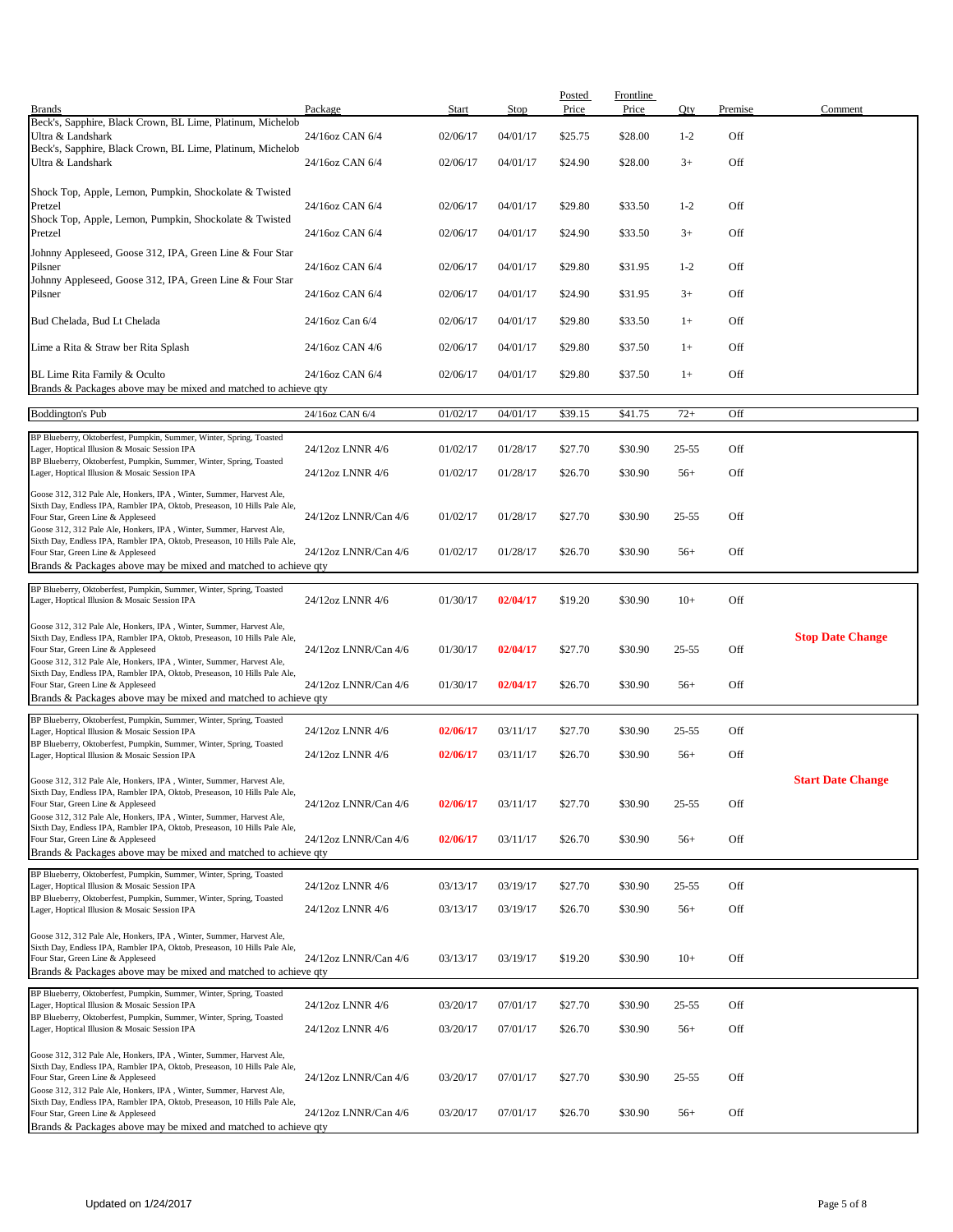| <b>Brands</b>                                                            | Package                   | Start    | Stop     | Posted<br>Price | Frontline<br>Price | Qty       | Premise | Comment |
|--------------------------------------------------------------------------|---------------------------|----------|----------|-----------------|--------------------|-----------|---------|---------|
| Shock Top, Wheat IPA, Lemon, Pumpkin, Variety, Apple, Winter, Honey      |                           |          |          |                 |                    |           |         |         |
| Bourbon, Choc, Pretzel & Ginger                                          | 24/12oz LNNR/Can 2/12     | 01/02/17 | 01/21/17 | \$24.60         | \$27.75            | 14-55     | Off     |         |
| Shock Top, Wheat IPA, Lemon, Pumpkin, Variety, Apple, Winter, Honey      |                           |          |          |                 |                    |           |         |         |
| Bourbon, Choc, Pretzel & Ginger                                          | 24/12oz LNNR/Can 2/12     | 01/02/17 | 01/21/17 | \$23.60         | \$27.75            | 56-111    | Off     |         |
| Shock Top, Wheat IPA, Lemon, Pumpkin, Variety, Apple, Winter, Honey      |                           |          |          |                 |                    |           |         |         |
| Bourbon, Choc, Pretzel & Ginger                                          | 24/12oz LNNR/Can 2/12     | 01/02/17 | 01/21/17 | \$22.60         | \$27.75            | $112+$    | Off     |         |
|                                                                          |                           |          |          |                 |                    |           |         |         |
| Goose 312, 312 Pale, Honkers, IPA, Winter, Summer, Fall, Harvest Ale,    |                           |          |          |                 |                    |           |         |         |
| Endless IPA, Winter, Four Star, Green Line, Preseason & Johnny Appleseed | 24/12oz LNNR/CN 2/12      | 01/02/17 | 01/21/17 | \$26.25         | \$29.65            | 14-55     | Off     |         |
|                                                                          |                           |          |          |                 |                    |           |         |         |
| Goose 312, 312 Pale, Honkers, IPA, Winter, Summer, Fall, Harvest Ale,    |                           |          |          |                 |                    |           |         |         |
| Endless IPA, Winter, Four Star, Green Line, Preseason & Johnny Appleseed | 24/12oz LNNR/CN 2/12      | 01/02/17 | 01/21/17 | \$25.25         | \$29.65            | $56+$     | Off     |         |
|                                                                          |                           |          |          |                 |                    |           |         |         |
|                                                                          | 24/11.2oz LNNR/Can 2/12 & |          |          |                 |                    |           |         |         |
| Stella, Stella Cidre, Hoegaarden, Belgian Sampler                        | 20/14.9oz Can 2/12        | 01/02/17 | 01/21/17 | \$27.50         | \$33.30            | 14-199    | Off     |         |
|                                                                          | 24/11.2oz LNNR/Can 2/12 & |          |          |                 |                    |           |         |         |
| Stella, Stella Cidre, Hoegaarden, Belgian Sampler                        | 20/14.9oz Can 2/12        | 01/02/17 | 01/21/17 | \$26.50         | \$33.30            | $200+$    | Off     |         |
| Brands & Packages above may be mixed and matched to achieve qty          |                           |          |          |                 |                    |           |         |         |
|                                                                          |                           |          |          |                 |                    |           |         |         |
| Shock Top, Wheat IPA, Lemon, Pumpkin, Variety, Apple, Winter, Honey      |                           |          |          |                 |                    |           |         |         |
| Bourbon, Choc, Pretzel & Ginger                                          | 24/12oz LNNR/Can 2/12     | 01/02/17 | 01/21/17 | \$24.60         | \$27.75            | 14-55     | Off     |         |
| Shock Top, Wheat IPA, Lemon, Pumpkin, Variety, Apple, Winter, Honey      |                           |          |          |                 |                    |           |         |         |
| Bourbon, Choc, Pretzel & Ginger                                          | 24/12oz LNNR/Can 2/12     | 01/02/17 | 01/21/17 | \$23.60         | \$27.75            | 56-111    | Off     |         |
| Shock Top, Wheat IPA, Lemon, Pumpkin, Variety, Apple, Winter, Honey      |                           |          |          |                 |                    |           |         |         |
| Bourbon, Choc, Pretzel & Ginger                                          | 24/12oz LNNR/Can 2/12     | 01/02/17 | 01/21/17 | \$22.60         | \$27.75            | $112+$    | Off     |         |
|                                                                          |                           |          |          |                 |                    |           |         |         |
| Goose 312, 312 Pale, Honkers, IPA, Winter, Summer, Fall, Harvest Ale,    |                           |          |          |                 |                    |           |         |         |
| Endless IPA, Winter, Four Star, Green Line, Preseason & Johnny Appleseed |                           |          |          |                 |                    |           |         |         |
|                                                                          | 24/12oz LNNR/CN 2/12      | 01/02/17 | 01/21/17 | \$26.25         | \$29.65            | 14-55     | Off     |         |
| Goose 312, 312 Pale, Honkers, IPA, Winter, Summer, Fall, Harvest Ale,    |                           |          |          |                 |                    |           |         |         |
| Endless IPA, Winter, Four Star, Green Line, Preseason & Johnny Appleseed | 24/12oz LNNR/CN 2/12      | 01/02/17 | 01/21/17 | \$25.25         | \$29.65            | $56+$     | Off     |         |
|                                                                          |                           |          |          |                 |                    |           |         |         |
| Brands & Packages above may be mixed and matched to achieve qty          |                           |          |          |                 |                    |           |         |         |
| Goose Seasonal Sampler                                                   | 24/12oz Can               | 01/02/17 | 04/01/17 | \$25.45         | \$28.85            | 14-55     | Off     |         |
| Goose Seasonal Sampler                                                   | 24/12oz Can               | 01/02/17 | 04/01/17 | \$24.45         | \$28.85            | $56+$     | Off     |         |
| Brands & Packages above may be mixed and matched to achieve qty          |                           |          |          |                 |                    |           |         |         |
|                                                                          |                           |          |          |                 |                    |           |         |         |
| Goose Seasonal Sampler                                                   | 24/12oz LNNR              | 01/02/17 | 04/01/17 | \$26.80         | \$28.85            | $10 - 55$ | Off     |         |
| Goose Seasonal Sampler                                                   | 24/12oz LNNR              | 01/02/17 | 04/01/17 | \$25.50         | \$28.85            | 56-111    | Off     |         |
| Goose Seasonal Sampler                                                   | 24/12oz LNNR              | 01/02/17 | 04/01/17 | \$24.50         | \$28.85            | $112+$    | Off     |         |
| Brands & Packages above may be mixed and matched to achieve qty          |                           |          |          |                 |                    |           |         |         |
|                                                                          |                           |          |          |                 |                    |           |         |         |
| Stella Artois                                                            | 20/9.6oz LNR              | 01/02/17 | 04/01/17 | \$19.90         | \$21.95            | $3+$      | Off     |         |
|                                                                          |                           |          |          |                 |                    |           |         |         |
| Stella Artois, Cidre, Hoegaarden, Leffe Blonde/Brown                     | 24/11.2oz LNNR/Can 4/6    | 01/02/17 | 01/21/17 | \$26.75         | \$32.55            | 72-111    | Off     |         |
| Stella Artois, Cidre, Hoegaarden, Leffe Blonde/Brown                     | 24/11.2oz LNNR/Can 4/6    | 01/02/17 | 01/21/17 | \$25.75         | \$32.55            | $112+$    | Off     |         |
| Brands & Packages above may be mixed and matched to achieve qty          |                           |          |          |                 |                    |           |         |         |
|                                                                          |                           |          |          |                 |                    |           |         |         |
| Stella Artois, Cidre, Hoegaarden, Leffe Blonde/Brown                     | 24/11.2oz LNNR 4/6        | 01/23/17 | 02/04/17 | \$26.40         | \$32.55            | 56-111    | Off     |         |
| Stella Artois, Cidre, Hoegaarden, Leffe Blonde/Brown                     | 24/11.2oz LNNR 4/6        | 01/23/17 | 02/04/17 | \$25.75         | \$32.55            | 112-215   | Off     |         |
| Stella Artois, Cidre, Hoegaarden, Leffe Blonde/Brown                     | 24/11.2oz LNNR 4/6        | 01/23/17 | 02/04/17 | \$24.46         | \$32.55            | $216+$    | Off     |         |
|                                                                          |                           |          |          |                 |                    |           |         |         |
|                                                                          | 24/11.2oz LNNR/Can 2/12 & |          |          |                 |                    |           |         |         |
| Stella, Stella Cidre, Hoegaarden, Belgian Sampler                        | 20/14.9oz Can 2/12        | 01/23/17 | 02/04/17 | \$30.30         | \$33.30            | $1 - 4$   | Off     |         |
|                                                                          | 24/11.2oz LNNR/Can 2/12 & |          |          |                 |                    |           |         |         |
| Stella, Stella Cidre, Hoegaarden, Belgian Sampler                        | 20/14.9oz Can 2/12        | 01/23/17 | 02/04/17 | \$27.00         | \$33.30            | $5 - 55$  | Off     |         |
|                                                                          | 24/11.2oz LNNR/Can 2/12 & |          |          |                 |                    |           |         |         |
| Stella, Stella Cidre, Hoegaarden, Belgian Sampler                        | 20/14.9oz Can 2/12        | 01/23/17 | 02/04/17 | \$26.40         | \$33.30            | 56-111    | Off     |         |
|                                                                          | 24/11.2oz LNNR/Can 2/12 & |          |          |                 |                    |           |         |         |
| Stella, Stella Cidre, Hoegaarden, Belgian Sampler                        | 20/14.9oz Can 2/12        | 01/23/17 | 02/04/17 | \$25.75         | \$33.30            | $112+$    | Off     |         |
| Brands & Packages above may be mixed and matched to achieve qty          |                           |          |          |                 |                    |           |         |         |
|                                                                          |                           |          |          |                 |                    |           |         |         |
| Stella Artois, Cidre, Hoegaarden, Leffe Blonde/Brown                     | 24/11.2oz LNNR 4/6        | 02/06/17 | 02/11/17 | \$30.10         | \$32.55            | $15 - 55$ | Off     |         |
| Stella Artois, Cidre, Hoegaarden, Leffe Blonde/Brown                     | 24/11.2oz LNNR 4/6        | 02/06/17 | 02/11/17 | \$26.40         | \$32.55            | 56-111    | Off     |         |
| Stella Artois, Cidre, Hoegaarden, Leffe Blonde/Brown                     | 24/11.2oz LNNR 4/6        | 02/06/17 | 02/11/17 | \$25.75         | \$32.55            | $112+$    | Off     |         |
|                                                                          |                           |          |          |                 |                    |           |         |         |
|                                                                          | 24/11.2oz LNNR/Can 2/12 & |          |          |                 |                    |           |         |         |
| Stella, Stella Cidre, Hoegaarden, Belgian Sampler                        | 20/14.9oz Can 2/12        | 02/06/17 | 02/11/17 | \$30.30         | \$33.30            | $1 - 4$   | Off     |         |
|                                                                          | 24/11.2oz LNNR/Can 2/12 & |          |          |                 |                    |           |         |         |
| Stella, Stella Cidre, Hoegaarden, Belgian Sampler                        | 20/14.9oz Can 2/12        | 02/06/17 | 02/11/17 | \$27.00         | \$33.30            | $5 - 55$  | Off     |         |
|                                                                          | 24/11.2oz LNNR/Can 2/12 & |          |          |                 |                    |           |         |         |
| Stella, Stella Cidre, Hoegaarden, Belgian Sampler                        | 20/14.9oz Can 2/12        | 02/06/17 | 02/11/17 | \$26.40         | \$33.30            | 56-111    | Off     |         |
|                                                                          | 24/11.2oz LNNR/Can 2/12 & |          |          |                 |                    |           |         |         |
| Stella, Stella Cidre, Hoegaarden, Belgian Sampler                        | 20/14.9oz Can 2/12        | 02/06/17 | 02/11/17 | \$25.75         | \$33.30            | $112+$    | Off     |         |
| Brands & Packages above may be mixed and matched to achieve qty          |                           |          |          |                 |                    |           |         |         |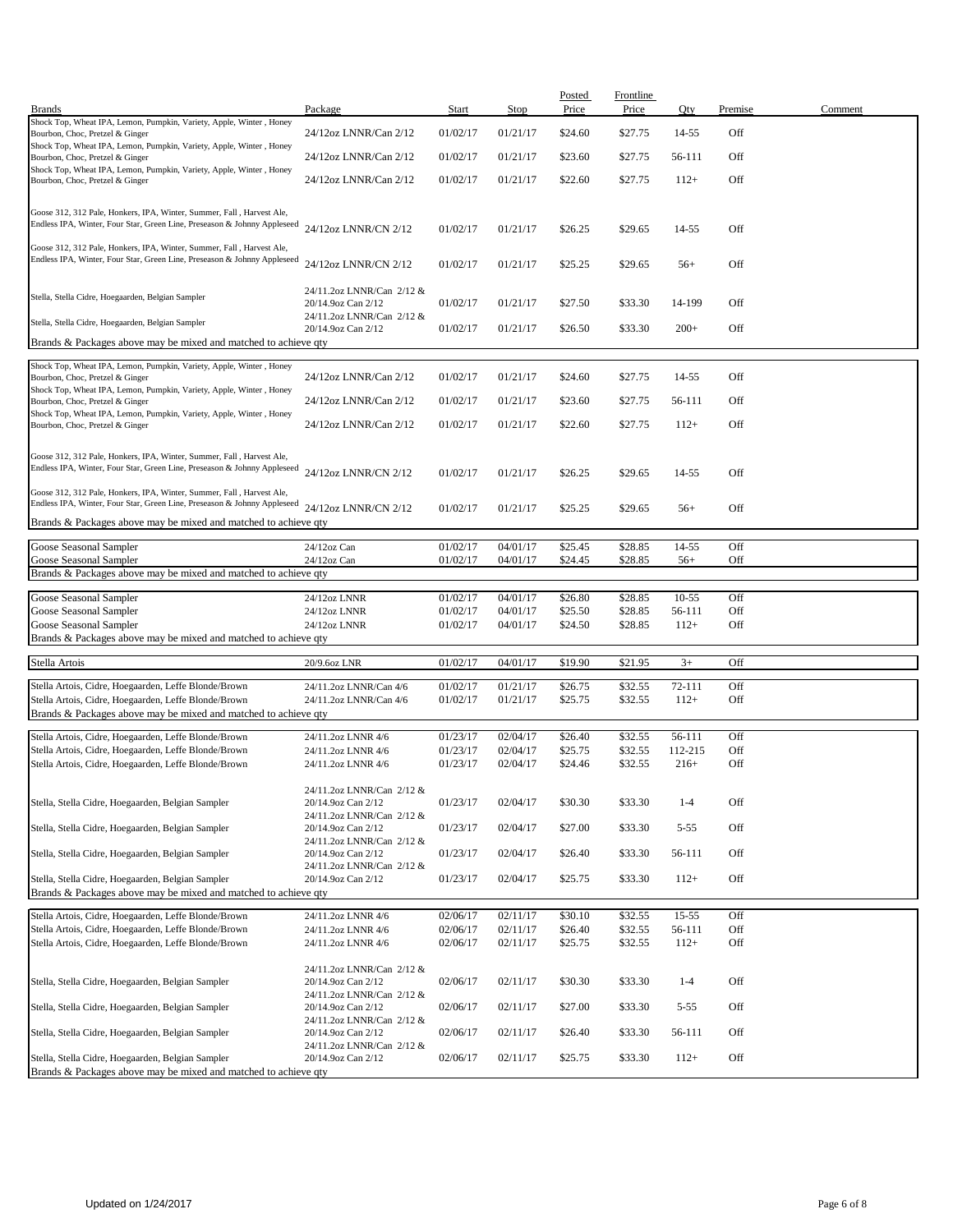|                                                                                                                          |                           |          |          | <b>Posted</b> | <b>Frontline</b> |          |          |                         |
|--------------------------------------------------------------------------------------------------------------------------|---------------------------|----------|----------|---------------|------------------|----------|----------|-------------------------|
| <b>Brands</b>                                                                                                            | Package                   | Start    | Stop     | Price         | Price            | Qty      | Premise  | Comment                 |
| Stella Artois, Cidre, Hoegaarden, Leffe Blonde/Brown                                                                     | 24/11.2oz LNNR 4/6        | 02/13/17 | 04/01/17 | \$26.40       | \$32.55          | 56-111   | Off      |                         |
| Stella Artois, Cidre, Hoegaarden, Leffe Blonde/Brown                                                                     | 24/11.2oz LNNR 4/6        | 02/13/17 | 04/01/17 | \$25.75       | \$32.55          | 112-215  | Off      |                         |
| Stella Artois, Cidre, Hoegaarden, Leffe Blonde/Brown                                                                     | 24/11.2oz LNNR 4/6        | 02/13/17 | 04/01/17 | \$24.46       | \$32.55          | $216+$   | Off      |                         |
|                                                                                                                          |                           |          |          |               |                  |          |          |                         |
|                                                                                                                          | 24/11.2oz LNNR/Can 2/12 & |          |          |               |                  |          |          |                         |
| Stella, Stella Cidre, Hoegaarden, Belgian Sampler                                                                        | 20/14.9oz Can 2/12        | 02/13/17 | 04/01/17 | \$30.30       | \$33.30          | $1 - 4$  | Off      |                         |
|                                                                                                                          | 24/11.2oz LNNR/Can 2/12 & |          |          |               |                  |          |          |                         |
| Stella, Stella Cidre, Hoegaarden, Belgian Sampler                                                                        | 20/14.9oz Can 2/12        | 02/13/17 | 04/01/17 | \$27.00       | \$33.30          | $5 - 55$ | Off      |                         |
|                                                                                                                          | 24/11.2oz LNNR/Can 2/12 & |          |          |               |                  |          |          |                         |
| Stella, Stella Cidre, Hoegaarden, Belgian Sampler                                                                        | 20/14.9oz Can 2/12        | 02/13/17 | 04/01/17 | \$26.40       | \$33.30          | 56-111   | Off      |                         |
|                                                                                                                          | 24/11.2oz LNNR/Can 2/12 & |          |          |               |                  |          |          |                         |
| Stella, Stella Cidre, Hoegaarden, Belgian Sampler                                                                        | 20/14.9oz Can 2/12        | 02/13/17 | 04/01/17 | \$25.75       | \$33.30          | $112+$   | Off      |                         |
| Brands & Packages above may be mixed and matched to achieve qty                                                          |                           |          |          |               |                  |          |          |                         |
| Montejo                                                                                                                  | 24/12oz Can 2/12          | 01/02/17 | 04/01/17 | \$19.95       | \$23.00          | $5+$     | Off & On |                         |
|                                                                                                                          |                           |          |          |               |                  |          |          |                         |
| Kona Longboard, Fire Rock, Pipeline, Wailua Wheat, Koko Brown,                                                           |                           |          |          |               |                  |          |          |                         |
| Castaway, Big Wave, Lemongrass & Lavaman                                                                                 | 24/12oz LNNR 4/6          | 01/02/17 | 02/11/17 | \$25.56       | \$28.76          | 15-24    | On & Off |                         |
| Kona Longboard, Fire Rock, Pipeline, Wailua Wheat, Koko Brown,                                                           |                           |          |          |               |                  |          |          |                         |
| Castaway, Big Wave, Lemongrass & Lavaman                                                                                 | 24/12oz LNNR 4/6          | 01/02/17 | 02/11/17 | \$23.56       | \$28.76          | $25+$    | On & Off |                         |
| Kona Longboard, Fire Rock, Pipeline, Wailua Wheat, Koko Brown,                                                           |                           |          |          |               |                  |          |          |                         |
| Castaway, Big Wave, Lemongrass & Lavaman                                                                                 | 24/12oz LNNR 4/6          | 02/27/17 | 04/01/17 | \$25.56       | \$28.76          | $15+$    | On & Off |                         |
| Brands & Packages above may be mixed and matched to achieve qty                                                          |                           |          |          |               |                  |          |          |                         |
|                                                                                                                          |                           |          |          |               |                  |          |          |                         |
| Kona Longboard, Castaway, Variety & Big Wave                                                                             | 2/12/12 LNNR & Can        | 01/09/17 | 01/28/17 | \$23.98       | \$27.18          | $25+$    | On & Off |                         |
|                                                                                                                          |                           |          |          |               |                  |          |          |                         |
| Brands & Packages above may be mixed and matched to achieve qty                                                          |                           |          |          |               |                  |          |          |                         |
|                                                                                                                          | 24/12oz LNNR 4/6          |          |          |               |                  |          |          |                         |
| Redhook ESB, IPA, Pilsner, Audible & Seasonal                                                                            |                           | 01/30/17 | 02/25/17 | \$23.97       | \$27.17          | $15+$    | Off      |                         |
| Brands & Packages above may be mixed and matched to achieve qty                                                          |                           |          |          |               |                  |          |          |                         |
| Widmer Hefeweizen, Drop Top Amber Ale, Drifter Pale Ale, Rotator IPA,                                                    |                           |          |          |               |                  |          |          |                         |
| Upheaval, Alchemy & BRRR                                                                                                 | 24/12oz LNNR 4/6          | 01/30/17 | 02/25/17 | \$28.80       | \$32.00          | $15+$    | Off      |                         |
| Brands & Packages above may be mixed and matched to achieve qty                                                          |                           |          |          |               |                  |          |          |                         |
|                                                                                                                          |                           |          |          |               |                  |          |          |                         |
| Widmer Omission IPA, Lager & Pale Ale                                                                                    | 24/12oz LNNR 4/6          | 01/30/17 | 04/29/17 | \$28.80       | \$32.00          | $25+$    | Off      |                         |
| Brands & Packages above may be mixed and matched to achieve qty                                                          |                           |          |          |               |                  |          |          |                         |
|                                                                                                                          |                           |          |          |               |                  |          |          |                         |
| SweetWater 420, IPA & Tacklebox                                                                                          | 24/12oz LNNR/Can 2/12     | 1/2/17   | 12/30/17 | \$27.00       | \$29.15          | $5+$     | Off      |                         |
| Brands & Packages above may be mixed and matched to achieve qty                                                          |                           |          |          |               |                  |          |          |                         |
| SweetWater 420, IPA                                                                                                      | 24/16oz Can 6/4           | 1/2/17   | 12/30/17 | \$28.50       | \$33.45          | $2+$     | Off      |                         |
| Brands & Packages above may be mixed and matched to achieve qty                                                          |                           |          |          |               |                  |          |          |                         |
|                                                                                                                          |                           |          |          |               |                  |          |          |                         |
| 3 Daughters Beach Blonde, Rod Bender, Stern Line, Blonde                                                                 |                           |          |          |               |                  |          |          |                         |
| Coffee & Bimini Twist                                                                                                    | 24/12oz Can 4/6           | 1/1/17   | 1/28/17  | \$26.95       | \$30.00          | $50+$    | Off      |                         |
|                                                                                                                          |                           |          |          |               |                  |          |          |                         |
| 3 Daughters Beach Blonde, Rod Bender, Stern Line, Blonde                                                                 |                           |          |          |               |                  |          |          |                         |
| Coffee & Bimini Twist                                                                                                    | 24/12oz Can 4/6           | 1/30/17  | 2/25/17  | \$28.00       | \$30.00          | $3+$     | Off      |                         |
| Brands & Packages above may be mixed and matched to achieve qty                                                          |                           |          |          |               |                  |          |          |                         |
|                                                                                                                          |                           |          |          |               |                  |          |          |                         |
| Seagram's Variety                                                                                                        | 24/12oz Can/LNR 2/12      | 01/02/17 | 01/31/17 | \$18.00       | \$18.90          | $10+$    | Off      | <b>Stop Date Change</b> |
| Brands & Packages above may be mixed and matched to achieve qty                                                          |                           |          |          |               |                  |          |          |                         |
|                                                                                                                          |                           |          |          |               |                  |          |          |                         |
| Seagram's Hard Soda (Lemon Lime & Orange)                                                                                | 24/12oz LNNR 4/6          | 02/01/17 | 02/28/17 | \$15.25       | \$23.98          | $5+$     | Off      |                         |
| Brands & Packages above may be mixed and matched to achieve qty                                                          |                           |          |          |               |                  |          |          |                         |
|                                                                                                                          |                           |          |          |               |                  |          |          |                         |
| Seagrams Family (Wild Berries, Strawberry Daiquiri, Peach Fuzzy Navel, Classic Lime                                      |                           |          |          |               |                  |          |          |                         |
| Margarita, Calypso Colada, Black Cherry Fizz, Bahama Mama, Jamaican Me Happy,                                            |                           |          |          |               |                  |          |          |                         |
| Lime Melonade, Pink Punch, Sangria, Mango, Mimosa, Raspberry Lemonade,                                                   |                           |          |          |               |                  |          |          |                         |
| Watermelon Splash, Blackberry Breezer, Kiwi Strawberry, Aloha Tini, Apple<br>Pomegranate, Orange Swirl & Pink Pineapple) | 24/12oz LNNR 6/4          | 01/02/17 | 12/31/17 | \$19.16       | \$23.94          | $10+$    | Off      | <b>Stop Date Change</b> |
| Brands & Packages above may be mixed and matched to achieve qty                                                          |                           |          |          |               |                  |          |          |                         |
|                                                                                                                          |                           |          |          |               |                  |          |          |                         |
| Magic Hat Family (#9, Dream Machine, Vinyl, Rye, Electric Peel,                                                          |                           |          |          |               |                  |          |          |                         |
| Circus Boy, Limited Rls, Seasonals)                                                                                      | 24/12oz LNNR 4/6          | 2/6/17   | 2/28/17  | \$30.30       | \$27.27          | $5+$     | Off      |                         |
|                                                                                                                          |                           |          |          |               |                  |          |          |                         |
| Magic Hat Family (#9, Dream Machine, Vinyl, Rye, Electric Peel,                                                          |                           |          |          |               |                  |          |          |                         |
| Circus Boy, Limited Rls, Seasonals)                                                                                      | 24/12oz LNNR 4/6          | 5/1/17   | 6/30/17  | \$30.30       | \$27.27          | $5+$     | Off      | <b>New</b>              |
|                                                                                                                          |                           |          |          |               |                  |          |          |                         |
| Magic Hat Family (#9, Dream Machine, Vinyl, Rye, Electric Peel,                                                          |                           |          |          |               |                  |          |          |                         |
| Circus Boy, Limited Rls, Seasonals)                                                                                      | 24/12oz LNNR 4/6          | 9/1/17   | 10/31/17 | \$30.30       | \$27.27          | $5+$     | Off      |                         |
| Brands & Packages above may be mixed and matched to achieve qty                                                          |                           |          |          |               |                  |          |          |                         |
|                                                                                                                          |                           |          |          |               |                  |          |          |                         |
| Magic Hat Family (#9, Variety Packs & Seasonals)                                                                         | 24/12oz LNNR 2/12         | 3/1/17   | 4/30/17  | \$27.10       | \$24.15          | $5+$     | Off      |                         |
|                                                                                                                          |                           |          |          |               |                  |          |          |                         |
| Magic Hat Family (#9, Variety Packs & Seasonals)                                                                         | 24/12oz LNNR 4/6          | 7/1/17   | 8/31/17  | \$27.10       | \$24.15          | $5+$     | Off      | <b>New</b>              |
|                                                                                                                          |                           |          |          |               |                  |          |          |                         |
|                                                                                                                          |                           |          |          |               |                  |          |          |                         |
| Magic Hat Family (#9, Variety Packs & Seasonals)                                                                         | 24/12oz LNNR 4/6          | 12/1/17  | 12/31/17 | \$27.10       | \$24.15          | $5+$     | Off      |                         |